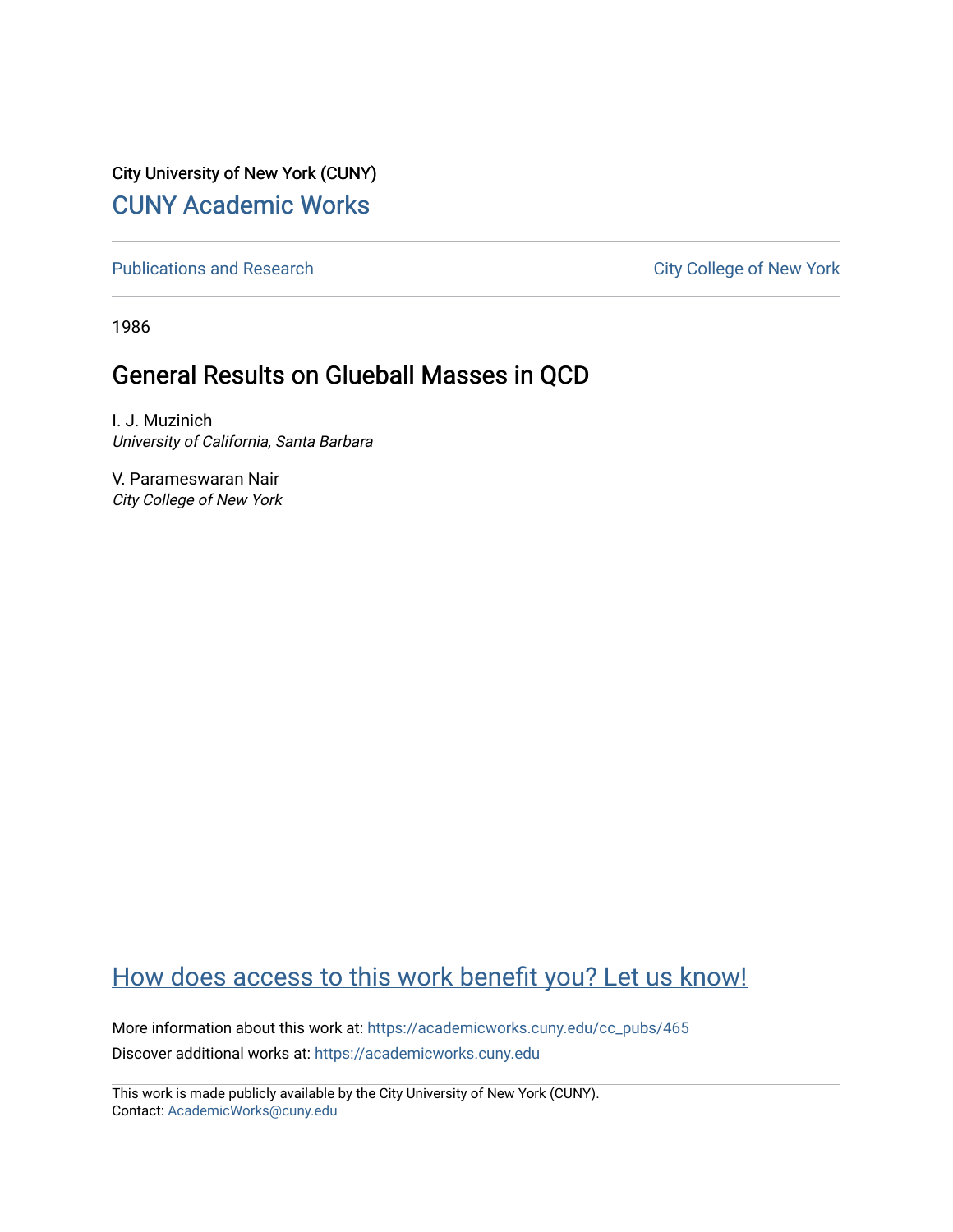## GENERAL RESULTS ON GLUEBALL MASSES IN QCD

I.J. MUZINICH and V.P. NAIR

*Institute for Theoretical Physics, University of California, Santa Barbara, CA 93106, USA* 

Received 6 May 1986

A number of authors have investigated mass inequalities **for mesons** and baryons in QCD. These provide rigorous nonperturbative constraints on the mass spectrum. Similar inequalities for glueballs are investigated. For nonzero spin  $J$ , in the large-N<sub>c</sub> approximation,  $m_J \geq m_J$ + is found. (For  $J = 0$ , the existence of a gluon condensate can modify this statement.) There are also constraints on how fast *mj* can grow with *J*. For example, for  $m_j = a + b_j a$ ,  $0 \le \alpha \le 1$  is found, a result consistent with Regge behaviour.

The existence of glueballs is expected to be, qualitatively, one of the most significant features of QCD. Nevertheless our understanding of the spectrum of glueballs is very limited. Although there are a number of different QCD based models for glueballs  $[1,2]$ <sup> $\pm 1$ </sup>, even broad general questions, such as whether (and if so, how closely) they lie on Regge trajectories, do not seem to have model-independent answers. The planar graph approximation (or the large- $N_c$  approximation) of QCD does suggest a Regge-type spectrum  $\lceil 6 \rceil$ <sup> $\pm 2$ </sup> but a stronger result is still lacking. It is of some interest therefore to study inequalities on glueball masses. Although such inequalities are generally not stringent enough to do quantitative physics, they are modelindependent consequences of very general features of QCD and at least give constraints on various QCD based models for glueballs.

Mass inequalities have been derived and successfully applied to the flavor non-singlet sector of QCD viz. mesons and baryons by a number of authors  $[8-10]$ . The central ingredient in their derivation is positivity of the functional measure of the euclidean path integral and the existence of a mass gap. In particular Weingarten and Witten and others have derived general results on the mass spectrum of QCD. Perhaps the most striking

0370-2693/86/\$ 03.50 © Elsevier Science Publishers B.V. (North-Holland Physics Publishing Division)

conclusion is  $m_{\chi} \ge m_{\pi}$ , where  $m_{\chi}$  is the mass of any flavor non-singlet with the quantum numbers of a quark bilinear and  $m_\pi$  is the pion mass.

Witten and Vafa [8] have further extended the Weingarten result to include results of the generic type  $2m_{\tilde{A}\tilde{B}} \geq m_{\tilde{A}\tilde{A}} + m_{\tilde{B}\tilde{B}}$  where A and B refer to different quark flavors and the positivity of the electromagnetic mass shift of the pion. Similar results have been established for the quark model sector based on potential theory by Nussinov and Lieb [ 10]. In particular the relation between baryon and boson masses viz.  $m_{\text{baryon}} = \frac{3}{2} m_{\text{boson}}$  of the additive quark model is obtained.

In this paper we consider inequalities for correlation functions involving color singlet composite operators which are polynomials of the field strength tensor and its covariant derivatives. Again, these inequalities depend only on the positivity of the euclidean functional measure. The correlation functions fall off exponentially at large separations at a rate given by the mass of the lowest lying glueball of the appropriate quantum numbers. Thus, with the assumption of a mass gap, the correlation inequalities translate into mass inequalities. The composite operators act as interpolating fields for glueballs in the LSZ sense in the Heisenberg picture of conventional field theory.

In general the masses are expected to increase with the spin  $J$  or dimension  $d$  of the interpolating field. For a mass formula of the type  $m = a + bd^{\alpha}$  (or  $a +$  $bJ^{\alpha}$ ), we find  $\alpha \leq 1$ . This is consistent with Regge be-

 $*1$  For potential models see ref. [3], for models based on the scale anomaly see ref. [4], **for models** based on dual superconductivity see ref. [5 ].

 $*<sup>2</sup>$  For a review see ref. [7].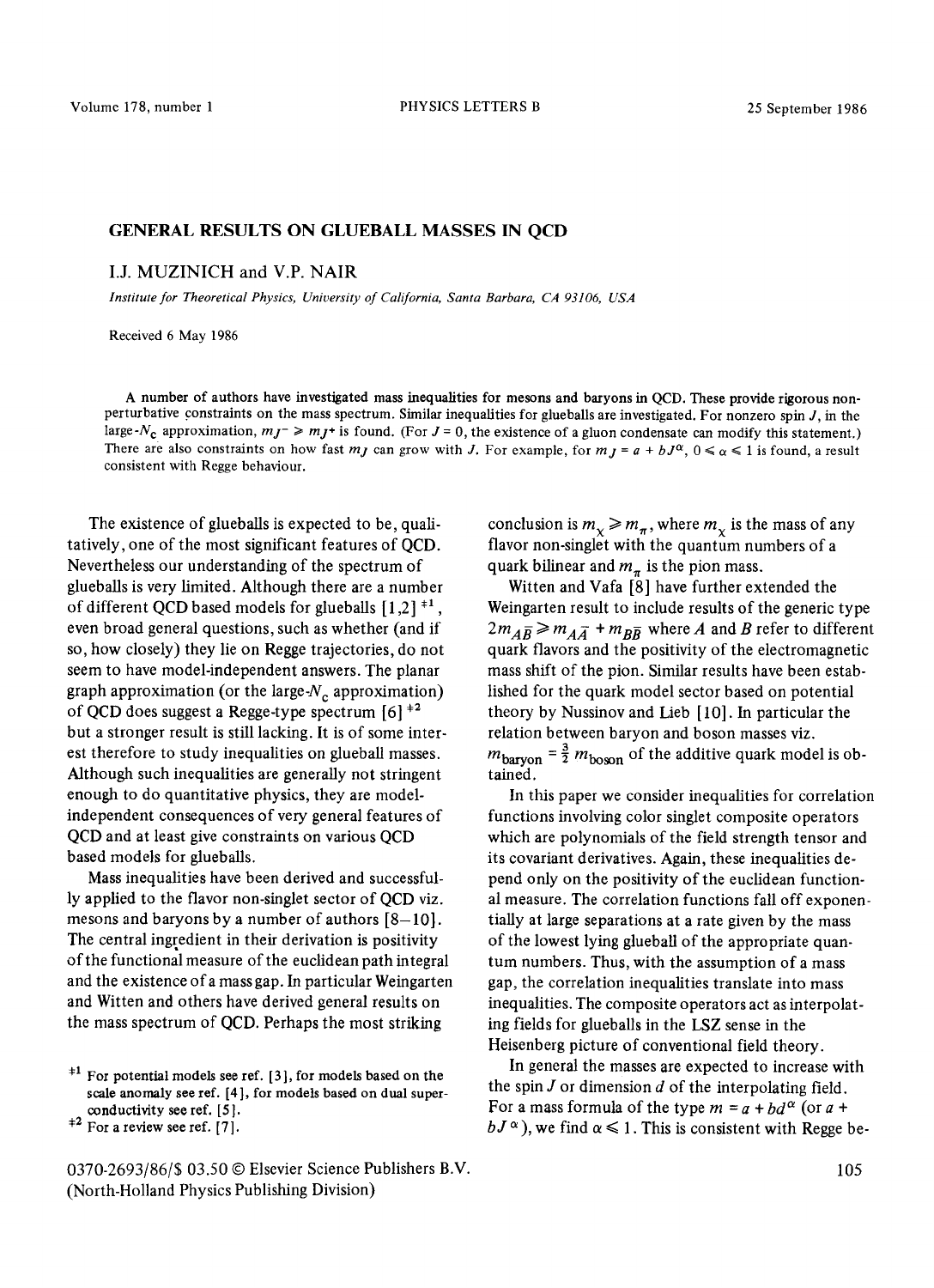haviour  $(\alpha = \frac{1}{2})$ . Also generically we have  $m_J \rightarrow m_J + \frac{1}{2} m_J$ where  $\pm$  refer to even and odd parities  $^{+3}$ . The 0<sup>++</sup> channel can be an exception to this because of the possibility of a vacuum expectation for  $F_{\mu\nu}^a F_{\mu\nu}^a$ , which can be interpreted as a vacuum condensate in which case trivially  $m_0$  -  $\gg m_0$ . However the physical glueball is the fluctuation of  $F^2$  from its vacuum value. We have no constraint in this case. The results for spins higher than zero are expected to hold in the large- $N_c$ approximation.

We start our discussion with some kinematical remarks. The local operators can be constructed as polynominals of the field strength tensor  $F_{\mu\nu}^a$  and the quark fields. Some simple examples are  $tr(F_{\mu\nu}F_{\mu\nu})$  which creates  $0^{++}$  states, tr( $F_{\mu\nu}F_{\mu\nu}$ ) for  $0^{-+}$  states and  $\theta_{\alpha\beta}$  =  $tr(F_{\alpha\mu}F_{\mu\beta}-\frac{1}{4}\delta_{\alpha\beta}F^2)$  for  $2^{++}$  states. (Here  $F_{\mu\nu}$  =  $F_{\mu\nu}^u t^a$ ,  $t^a$  are color matrices and  $F_{\mu\nu} = \frac{1}{2} \epsilon_{\mu\nu\alpha\beta} F_{\alpha\beta}$ .) One can also have mixtures with quarks, e.g.  $F_{\mu\nu}^a \bar{q} t^a q$ which gives  $1<sup>±</sup>$ . Examples of operators of dimension 6 are tr  $[F_{\mu\nu}, F_{\lambda\sigma}] F_{\alpha\beta}$  which gives  $J = 0,1,2,3$ , with C = +1 and tr  $\{F_{\mu\nu}, F_{\lambda\sigma}\} F_{\alpha\beta}$  for  $J = 0, 1, 2, 3$  with C  $= -1$ . Needless to say, these are interpolating fields in the LSZ sense and so operators of the same quantum numbers can mix. A detailed kinematic analysis of glueball quantum numbers based on acceptable interpolating fields has recently been presented [ 11 ].

The measure of integration, in euclidean space, is given for QCD at  $\theta = 0$  by

$$
d\mu(A) = \frac{1}{Z} \prod_{x, \mu, a} [dA^a_\mu(x)] \det(\not{p} + m)
$$
  
 
$$
\times \exp\left(-\frac{1}{4g^2} \int F^a_{\mu\nu} F^a_{\mu\nu} d^4x\right).
$$
 (1)

Z is a normalization factor. In a vector-like theory such as OCD, the fermion determinant is of the form  $\Pi_n(m^2)$  $+\lambda_n^2$ ) where the  $\lambda_n$  are the (real) eigenvalues of  $-i\mathcal{D}, i.e., \mathcal{D}\psi_n = i\lambda_n \psi_n$ . The measure is thus manifestly positive. Since the measure is positive, inequalities which hold for each  $A^a_\mu$  are also valid after integration over  $A_u^a$ .

The correlation functions we are interested in are of the form

$$
\langle P_I(x)P_J(0)\rangle = \int d\mu(A) P_I(x)P_J(0), \qquad (2)
$$

<sup> $\pm 3$ </sup> The notation for the glueball state is  $J^{PC}$ , where *J* is the spin, P denotes parity and C denotes charge conjugation.  $C^{-1} F_{\mu\nu}C = -F_{\mu\nu}^{\perp}$ .

where  $P_I(x)$  is a local gauge invariant operator; *I*, *J* are generic indices for the Lorentz tensor structure of P. For the pure glueball sector,  $P(x)$  are also flavor singlets.

In order to define such formal correlation functions, one has to have a regulator which preserves the Lorentz covariance properties of the composite operators. We shall not give a detailed analysis of how this can be done, but indicate briefly how the random lattice formulation of gauge theories would provide such a regulator  $[12]$ . The measure of integration  $(1)$  involves integration over potentials at each spacetime point. Since the action is gauge invariant, the integration over the pure gauge directions of the potential gives a factor of the group volume at each point. This would diverge for an infinite number of points and so we have to put the theory on some kind of lattice (with a finite number of points) to make  $(1)$  well defined. A possible way to preserve Lorentz covariance properties would be to use a random lattice. Composite operator correlations on a random lattice can be generated as follows. One considers the Wilson loop operators  $W(C_1)$ ,  $W(C_2)$  defined for curves  $C_1$  and  $C_2$ . The plaquette bounded by  $C_1$  is chosen to be rotated relative to the plaquette corresponding to  $C_2$  by R, an element of the four-dimensional rotation group. The functional average of the product  $W(C_1)$   $W(C_2)$  is evaluated as a function of the separation of the two plaquettes and R and various spins are projected out using the harmonics of the rotation group. In the naive continuum limit such correlations tend to averages such as (2). The Wilson loop operators in the above set of statements are only an example. One can also use other lattice operators to define a large number of composite operator correlations. The correlations we consider are physical renormalization group invariant quantities and the results are not expected to depend on how the theory is renormalized.

One can make a spectral decomposition of the twopoint function (2).

$$
\langle P_I(x)P_J(0)\rangle
$$
  
=  $\int dm^2 \sum_n \rho_n(m^2)D_{IJ}^{(n)}(-i\partial_x)\Delta_{\Gamma}(x,m^2)$ , (3)

where  $\Delta_F(x,m^2)$  is the propagator of the free field theory,  $\rho_n(m^2)$  is the spectral function whose region of support gives the mass spectrum in the *IJ* channel,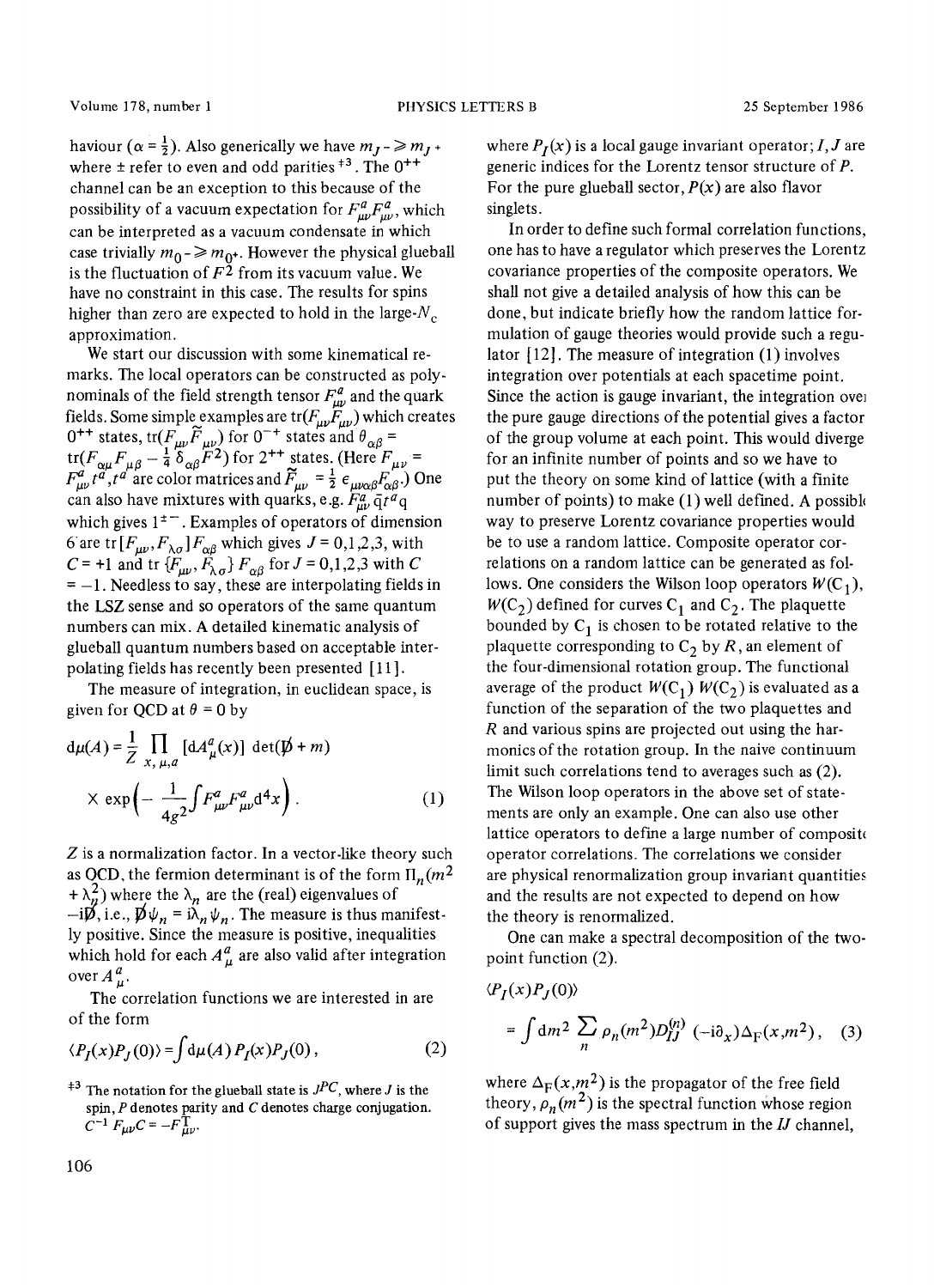and  $D_{IJ}^{(n)}$  is a polynomial which gives the correct Lorentz decomposition. The idea of confinement supports the assumption of a mass gap, i.e.,  $\rho(m^2)$ = 0 for  $m^2 < m_0^2 \neq 0$ .  $m_0^2$  is the mass of the lowest lying glueball with the quantum numbers of the operator  $P_I(x)$ . We assume that  $m_0^2$  is part of the discrete spectrum; for example, for  $SU(N_c), N_c \rightarrow \infty$  this is the case. Since all the quarks carry nonzero (current algebra) masses, we do not expect any flavor singlet massless particles to form a multiparticle continuum with glueballs. With these assumptions, the large separation behavior of correlation functions will be given by

$$
\langle P_I(x)P_J(0)\rangle \simeq c \exp(-m_0|x|)
$$
\n
$$
\text{(as } |x| \to \infty \text{ and for } \langle P_I(x)\rangle = 0\text{)}.
$$
\n
$$
\tag{4}
$$

We shall consider a typical inequality before going to the general case. Define

$$
\phi^{aA}(x) = F_{\mu\nu}^a(x)M_{\mu\nu}^A, \ \ \chi^{aA}(x) = \widetilde{F}_{\mu\nu}^a(x)M_{\mu\nu}^A, \tag{5}
$$

where A denotes a set of spacetime indices and  $M_{\mu\nu}^A$  is a tensor to be specified. Define  $U$  and  $V$  by

$$
U = \phi^{aA}(x)\phi^{bB}(0), \quad V = \chi^{aA}(x)\chi^{bB}(0).
$$
 (6)

The Cauchy-Schwarz inequality  $|{\rm Tr} U^{\dagger} V|^2 \leq {\rm Tr} U^{\dagger} U$ Tr  $V^{\dagger}V$  gives

$$
(\phi^2(x)\phi^2(0)\chi^2(x)\chi^2(0)) \geq |\phi \cdot \chi(x)\phi \cdot \chi(0)|^2 , \quad (7)
$$

where  $\phi^2 = \phi^a A \phi^a A$ , etc. We now choose  $M^a_{\mu\nu}$  to be  $\delta^{\alpha}_{\mu} p^{\beta}_{\nu}$ . The inequality becomes, with  $\phi_{\alpha\beta} = F^a_{\mu\alpha} F^a_{\mu\beta}$ ,  $\chi_{\alpha\beta} = F^a_{\mu\alpha} \tilde{F}^a_{\mu\beta},$ 

$$
|\phi_{\alpha\beta}(x)p_{\alpha\beta}\phi_{\mu\nu}(0)p_{\mu\nu}|^2 \ge |\chi_{\alpha\beta}(x)p_{\alpha\beta}\chi_{\mu\nu}(0)p_{\mu\nu}|^2.
$$
\n(8)

The operator  $\phi_{\alpha\beta}$  gives 2<sup>++</sup> and 0<sup>++</sup> glueballs while  $\chi_{\alpha\beta}$ gives 2<sup>-+</sup> and 0<sup>-+</sup> glueballs. We take  $p_{\mu\nu}$  to be zero for all  $\mu$ ,  $\nu$  except for one offdiagonal choice corresponding to one of the spin-two states e.g.  $\mu, \nu = ij =$ 2,3. The inequality (8) gives

$$
|\phi_{ij}(x)\phi_{ij}(0)|^2 \ge |\chi_{ij}(x)\chi_{ij}(0)|^2 \tag{9}
$$

(no summation on  $i, j$ ). Upon averaging over gluon configurations as in eq.  $(2)$  and using eq.  $(4)$  we obtain  $m_2$ ++  $\leq m_2$ -+. By choosing  $p_{\mu\nu} = \delta_{\mu\nu}$  we find  $\langle F^2(x)F^2(0)\rangle \geq \langle F\widetilde{F}(x)F\widetilde{F}(0)\rangle.$  (10)

At large separations,  $\langle F^2(x) F^2(0) \rangle = \langle F^2 \rangle^2$  if there is

a VEV  $\langle F^2 \rangle \neq 0$ . The inequality is then trivially satisfied for any  $m_{0^{-+}} > 0$ . If  $\langle F^2 \rangle$  is zero, the inequality (10) leads to  $m_{0^{-+}} \ge m_{0^{++}}$ . A non zero  $\langle F^2 \rangle$  could also be interpreted as  $m_0 \rightarrow 0$ . However if  $\langle F^2 \rangle \neq 0$ , the physical glueball must be defined in terms of the connected part of  $\langle F^2(x) F^2(0) \rangle$  and the corresponding lowest mass  $m_0 + i$  is not constrained in any way by  $(10).$ 

Another useful inequality is obtained by taking  $U =$  $F_{\alpha i}^{a}(x)F_{\beta i}^{b}(0), V = F_{\alpha k}^{a}(x)F_{\beta k}^{b}(0)$  (no summation over i or  $k$ ). This leads to

$$
|\phi_{ik}(x)\phi_{ik}(0)|^2 \le \phi_{ii}(x)\phi_{ii}(0)\,\phi_{kk}(x)\phi_{kk}(0). \tag{11}
$$

Choosing  $U = F^{\alpha}_{\alpha i}(x) F^{\beta}_{\beta k}(0)$  (*i*, *k* fixed) we obtain from Tr  $U^{\dagger} U \ge 0$ ,  $\phi_{ii}(x)\phi_{kk}(0) \ge 0$ . The right-hand side of (11) can be thus extended to a full sum giving

$$
|\phi_{ik}(x)\phi_{ik}(0)|^2 \le |F^2(x)F^2(0)|^2.
$$
 (12)

Upon averaging over gluon configurations this leads to the inequality  $m_{2^{++}} \ge m_{0^{++}}$ . Again if  $\langle F^2 \rangle \ne 0$ , this inequality is trivial with  $m_0^{+}=0$ . For  $M_0^{++}$  defined in terms of the connected part of  $\langle F^2(x) F^2(0) \rangle$ , we have no constraint vis à vis  $m_2 +$ . However if there is an independent estimate of  $M_{0^{++}}$  giving  $M_{0^{++}} > m_{2^{++}}$ (which has been suggested by lattice gauge theory Monte Carlo studies  $[13]$ , the inequality  $(12)$  will lead to the conclusion that  $\langle F^2 \rangle \neq 0$ . Experimental data that may be interpreted as evidence for spin-2 glueballs has been obtained for the reaction  $\pi^-$  p  $\rightarrow$  $\phi \phi$ n [14]. A comment about the operator  $\phi_{\mu\nu}$  is in order,  $\phi_{\mu\nu}$  contains a 1<sup>-+</sup> piece viz.  $\phi_{0i}$ . However, by Lorentz covariance, it cannot create  $1^{-+}$  glueballs.  $\phi_{\mu\nu}$  is conserved, up to gradients of the scalar operator  $F<sup>2</sup>$ , and the amplitude  $\langle \phi_{uv}(x)\phi_{\alpha\beta}(0)\rangle$  therefore contains only two Lorentz invariant terms, one each for spins zero and two. The lowest dimensional operator built up of  $F_{\mu\nu}$ 's which gives 1<sup>-+</sup> involves three  $F_{\mu\nu}$ 's [111.

We now turn to the case of operators of arbitrary dimension. In this case it is easier to use the two component spinor notation for  $SL(2, \mathbb{C})$  tensors. By use of  $\epsilon_{ab}$  and  $\epsilon_{ab}^{\dagger}$ , the local operators we construct can be reduced to irreducible tensors. An irreducible tensor is a multispinor of  $2k$  undotted indices and  $2n$  dotted indices, symmetric in each set. These are  $SU(2)$  X SU(2) indices since we are in euclidean space. Upon continuation to Minkowski space, they go over to corresponding SL(2, C) indices. Consider  $A_{abc...}^{(a)}$  with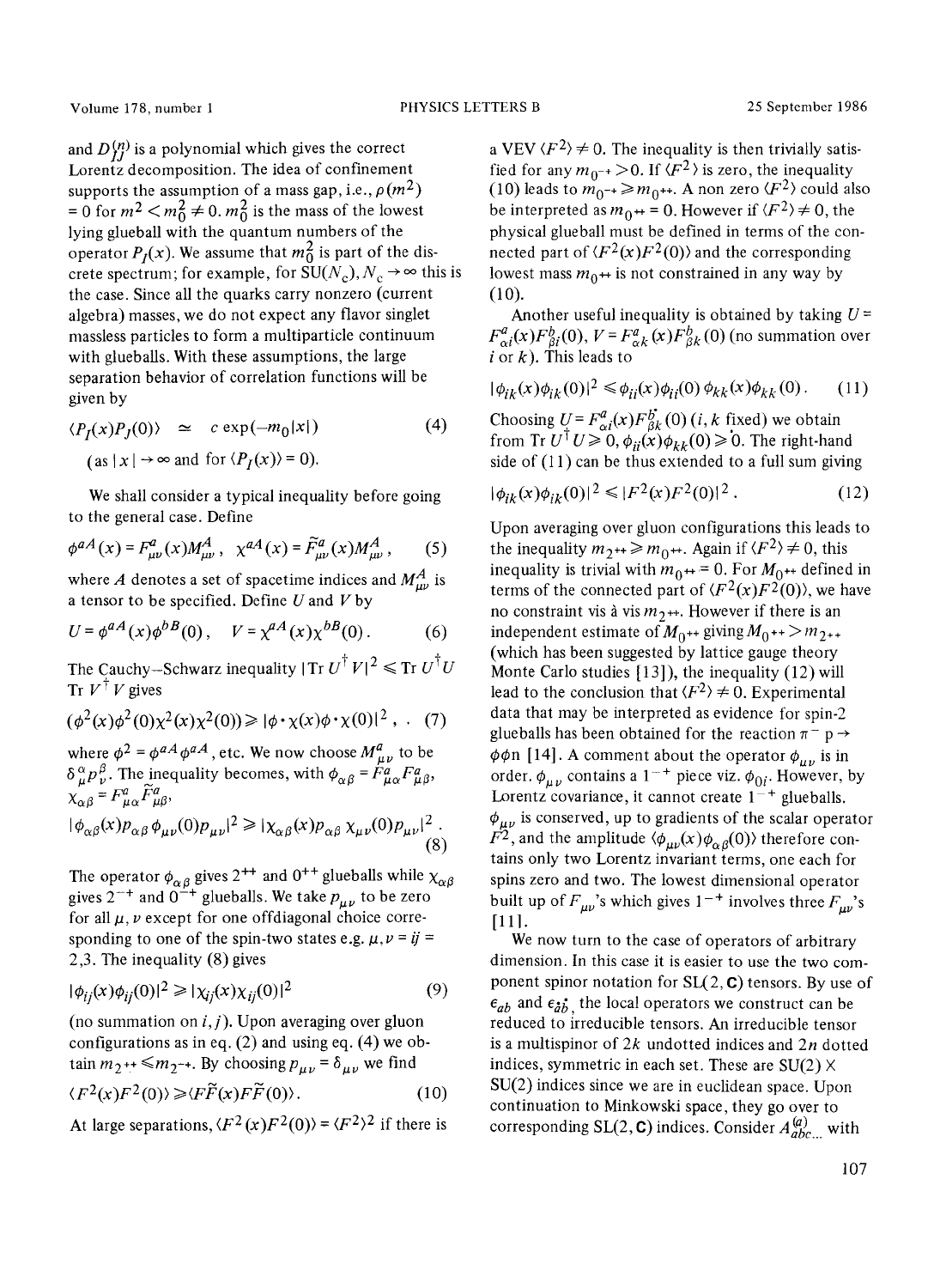2J undotted indices. The upper  $(a)$  denotes a generic color index not restricted to the adjoint representation. Define  $U$  and  $V$  as follows:

$$
U = A_{abc...}^{(a)}(x)M_{abc...}^{A} A_{\vec{p}\vec{q}\vec{r}...}^{(b)}(0) M_{\vec{p}\vec{q}\vec{r}...}^{(B)},
$$
  

$$
V = B^{(a)}(x)B^{(b)}(0)\delta^{AB},
$$
 (13)

where  $B^{(a)}(x)$  is a scalar.  $M_{abc...}^A$  is again to be specified. Denoting  $M^a_{abc}$ ,  $M^a_{abc}$  =  $P_{abc}$ ,  $_{abc}$ , the Cauchy-Schwarz inequality-gives

$$
|B \cdot A_{abc} \dots (0) P_{abc} \dots \hat{a} \hat{b} \hat{c} \dots B \cdot A_{\hat{a}\hat{b}\hat{c} \dots} (x)|^2
$$
  
\n
$$
\leq f(B^2(x)B^2(0))
$$
  
\n
$$
\times (A_{abc}^2 \dots \hat{a} \hat{b} \hat{c} \dots (x) P_{abc} \dots \hat{a} \hat{b} \hat{c} \dots
$$
  
\n
$$
\times A_{pq}^2 \dots \hat{b} \hat{q} \hat{r} \dots (0) P_{pq} \dots \hat{b} \hat{q} \hat{r} \dots ).
$$
 (14)

 $f = \delta^{AB} \delta^{BA}$ ,  $A^2$  and  $B \cdot A$  indicate contraction with respect to cglor indices. In the intermediate states on the left side we get states of spin  $J$ , e.g.,  $abc... = 111...$ On the right-hand side the intermediate states have  $J_3$  $= 0$ . Since the left-hand side of eq. (14) is linear and the right-hand side is quadratic in the projection operator  $P$ , we would like to choose  $P$  in such a way that the intermediate states on the right-hand side are part of the  $J^2 = 2J(2J + 1)$  multiplet. The highest weight state in this representation is of the form

$$
\underbrace{11...}_{2J \text{ times}} \underbrace{22...}_{2J \text{ times}}
$$

Applying the spin lowering operator  $J_-, 2J$  times we obtain the  $J_3 = 0$  state.

This is of the form

$$
\sum_{p=0}^{2J} N(p, 2J-p) | \lim_{2J-p} \frac{22}{p} \cdot \frac{111}{2J-p} \cdot \frac{22}{p} \cdot \frac{22}{p},
$$

where the N are fixed numbers. We now choose  $M_{ab...}^A$ to be of the form (the collective index  $A = pqr...$ )

$$
M_{111...22...}^{2J-p} = N^{1/2}(p, 2J - p).
$$
\n(15)  
\n
$$
2J-p \frac{p}{p}
$$

If the number of l's and 2's do not match between upper and lower sets of indices,  $M = 0$ . Thus

$$
A_{abc...,\dot{a}\dot{b}\dot{c}}^{2}(x)P_{abc...,\dot{a}\dot{b}\dot{c}} = \sum_{p} N(p,2J-p)A_{111...}^{2} \underbrace{22...}_{2J-p} \underbrace{\text{if } \text{if } \text{if } \text{if } \text{if } 22...}_{p} \tag{16}
$$

108

This generates the  $J_3 = 0$  state of the  $J^2 = J(2J + 1)$ multiplet. The left-hand side contains

$$
\sum_{p} N(p, 2J - p)
$$
  
 
$$
\times \langle B \cdot A_{\underbrace{111 \dots 22 \dots (0)}_{2J-p}}(0) B \cdot A_{\underbrace{111 \dots 22 \dots (x)}_{2J-p}}(x) \rangle \Bigg|^{2}.
$$

All the intermediate states have spin J. We can get a state of spin J from multiparticle states of lower spin as well as a single-particle state of spin  $J$ . In general it is not possible to separate the single-particle contribution as required for use of eq. (4). However, the inequa lity (14) is valid in general and we can consider the large- $N_c$  limit of the correlation functions [6]. In this case the intermediate states are single glueball states and the'mass appearing in eq. (4) will be the discrete point mass of the lowest spin glueball in the channel of interest. The inequality thus gives, upon using  $(4)$ ,

$$
2m_{AB}(J) \ge m_{BB}(0) + m_{AA}(2J). \tag{17}
$$

The spins are indicated in brackets after the masses. The glueball states fall into classes. For each  $J$ , there is an operator of minimal dimension which can create the states. As we vary  $J$  we get a "trajectory" of glueballs, If operators of dimension higher than the minimal dimension are used we get other "trajectories" Inequality (17) can be applied to the minimal case. For the minimal trajectory, we consider a mass formula of the form  $a + bJ^{\alpha}$  where a and b do not depend on the specific operators but on the trajectory as a whole, at least for large  $J$ (consistent with LSZ interpretation of these operators.) Inequality (17) then gives  $\alpha \leq 1$ .

We now go back to  $(14)$ . If the P's are chosen to project onto  $J = 0$  intermediate states on the righthand side, we get  $2m_{AB}(J) \ge m_{BB}(0) + m_{AA}(0)$ showing that masses in general increase with spin, i.e., we can take  $\alpha \geq 0$  in  $m = a + bJ^{\alpha}$ , for positive b.

The value of  $\alpha = \frac{1}{2}$  gives a linear Regge trajectory for the glueballs. (The minimal trajectory, it seems, should be identified with the leading Regge trajectory. The formula below of variation of  $m$  with the dimension of the operator supports this.) A non-relativistic rotating classical configuration has  $m \sim J^2$  and this seems to be ruled out. In the relativistic case, one has  $m \sim J$  for large J and this is marginally consistent.